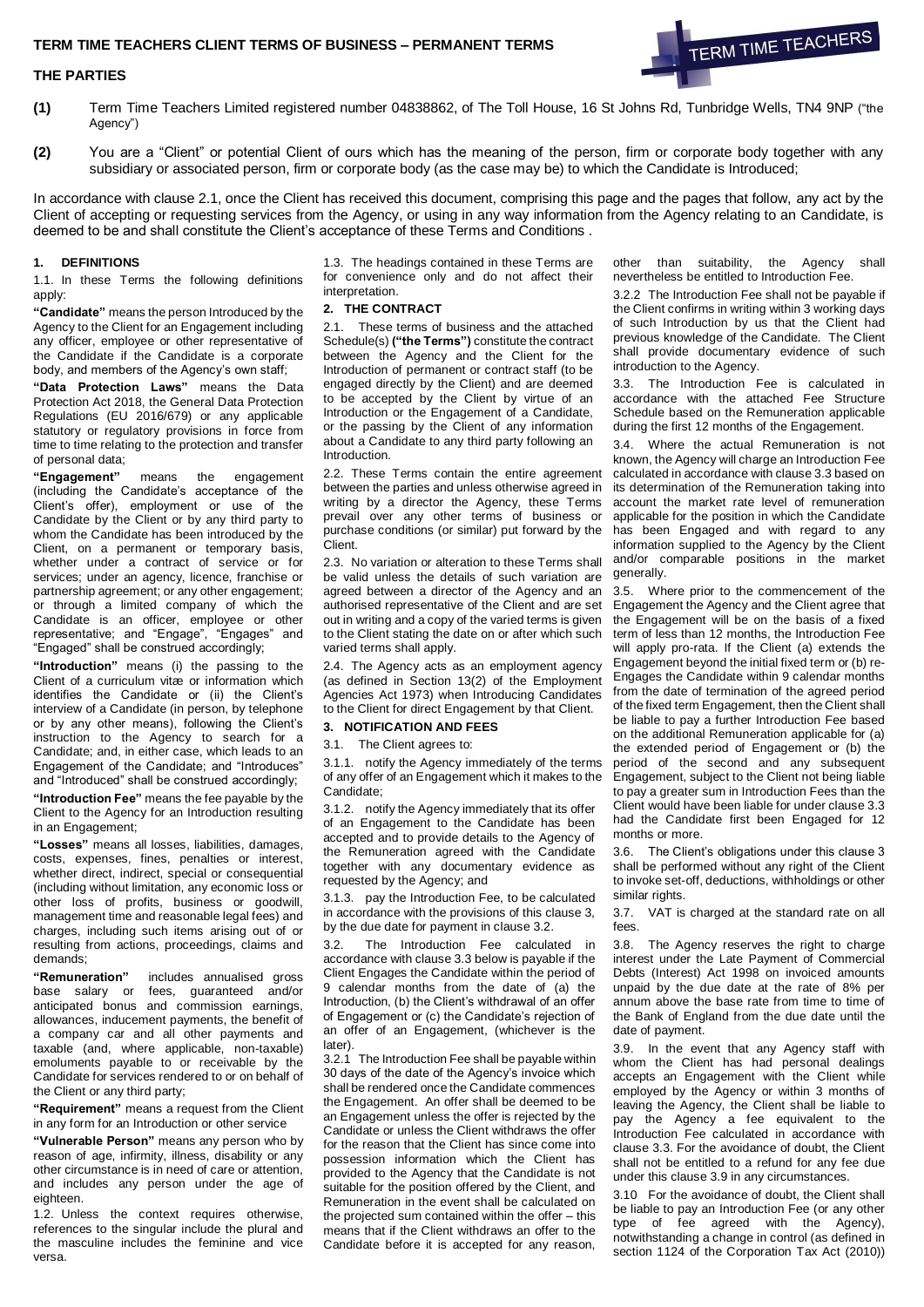and the accrued rights and liabilities of the parties under this clause 3 shall survive such change in control and continue in full force and effect.

3.11 Should the Client request the Agency to advertise on their behalf, the Client authorises the Agency to advertise any such medium the Agency deems appropriate to source Candidates. The Agency offers no guarantee of finding suitable Candidates or that any Candidate that the Agency Introduces is suitable for the Requirement.

### **4. REFUNDS**

4.1. If, after an offer has been made and accepted, the Engagement (a) does not commence because the Candidate withdraws their acceptance; or (b) once it has commenced, is terminated by either the Candidate or the Client (except in circumstances where the Candidate is made redundant) before the expiry of 12 weeks from the date of commencement of the Engagement; then subject to the terms of clause 4.2 the Agency will refund the Introduction Fee in accordance with the accompanying Scale of Refunds set out in the Schedule attached to these Terms:

4.2. In order to qualify for the refund set out in clause 4.1:

4.2.1. the Client must comply with the provisions of clause 3.1 and must notify the Agency in writing of the termination of the Engagement or the noncommencement of the Engagement within 7 days of its termination or non-commencement.

4.3. For the purposes of this clause 4 the date of termination of the Engagement shall be the date on which the Candidate ceases working or would have ceased working for the Client, but for any period of garden leave or payment in lieu of notice, whichever is the later.

4.4. In circumstances where clause 3.5 applies, the full Introduction Fee is payable and there shall be no entitlement to a refund.

4.5. If subsequent to the Client receiving a refund the Candidate is re-Engaged within a period of 9 calendar months from the date of termination then the refund shall be repaid to the Agency. The Client shall not be entitled to any further refunds in relation to the re-Engagement of this Candidate.

#### **5. INTRODUCTIONS TO THIRD PARTIES**

Introductions of Candidates are confidential. If a Client discloses a Candidate's details to a third party, that will be deemed to be a **"Third Party Introduction"**. If that Third Party Introduction results in an Engagement of the Candidate by the third party within 9 months of the Agency's Introduction of the Candidate to the Client, then the Client will be liable to the Agency for payment of an Introduction Fee calculated in accordance with clause 3.3. Neither the Client nor the third party shall be entitled to a refund of the Introduction Fee under clause 4 in any circumstances.

## **6. SUITABILITY CHECKS**

6.1. The Agency endeavours to ensure the suitability of Candidates Introduced to the Client to work in the position which the Client seeks to fill by taking reasonably practicable steps to:

6.1.1. ensure that it would not be detrimental to the interests of either the Client or the Candidate;

6.1.2. ensure that both the Client and Candidate are aware of any requirements imposed by law or by any professional body;

6.1.3. confirm that the Candidate is willing to work in the position; and

6.1.4. obtain confirmation of the Candidate's identity; and that the Candidate has the experience, training, qualifications and any authorisation which the Client considers necessary or which may be required by law or by any professional body.

6.2. Notwithstanding clause 6.1 the Client shall be obliged to satisfy itself as to the suitability of the Candidate for the position they are seeking to fill. The Client is responsible for:

6.2.1. taking up any references provided by the Candidate before Engaging the Candidate;

6.2.2. checking the Candidate's right to work and obtaining permission to work as may be required by the law of the country in which the Candidate is Engaged to work;

6.2.3. the arrangement of medical examinations and/or investigations into the medical history of any Candidate;

6.2.4. satisfying any medical and other requirements, qualifications or permission required for the Candidate to work in the Engagement; and

6.2.5. interview the Candidate to determine their suitability for the Requirement

6.3. To enable the Agency to comply with its obligations under clause 6.1 above the Client undertakes to provide to the Agency details of the position which the Client seeks to fill, including the following:

6.3.1. the type of work that the Candidate would be required to do:

6.3.2. the location and hours of work;

6.3.3. the experience, training, qualifications and any authorisation which the Client considers necessary or which are required by law or any professional body for the Candidate to possess in order to work in the position;

6.3.4. any risks to health or safety known to the Client and what steps the Client has taken to prevent or control such risks;

6.3.5. the date the Client requires the Candidate to commence the Engagement;

6.3.6. the duration or likely duration of the Engagement;

6.3.7. the minimum rate of Remuneration, expenses and any other benefits that would be offered;

6.3.8. the intervals of payment of Remuneration; and

6.3.9. the length of notice that the Candidate would be entitled to give and receive to terminate their employment with the Client.

6.4. Where the Candidate is Introduced for a position which involves working with, caring for or attending a Vulnerable Person the Agency shall, in addition to the obligations in clause 6.1, take reasonably practicable steps to:

6.4.1. obtain confirmation of the Candidate's identity;

6.4.2. obtain confirmation that the Candidate has the experience, training, qualifications and any authorisation which the Client considers necessary or which may be required by law or by any professional body; and

6.4.3. obtain and offer to provide copies to the Client of two references from persons who are not relatives of the Candidate and who have agreed that the references they provide may be disclosed to the Client; and any relevant qualifications or authorisations of the Candidate. If the Agency has taken all reasonably practicable steps to obtain such information and has been unable to do so fully it shall inform the Client of the steps it has taken to obtain this information in any event.

#### **7. INFORMATION TO BE PROVIDED**

When the Agency Introduces a Candidate to the Client the Agency shall inform the Client that they have obtained confirmation of the matters set out in clause 6.1 and in the case of a position which involves working with Vulnerable Persons the matters in clause 6.4. Where such information is not given in paper form or by electronic means it shall be confirmed by such means by the end of the third business day (excluding Saturday, Sunday and any Public or Bank Holiday) following, save where the Candidate is being Introduced for an Engagement which is the same as one in which the Candidate has worked within the previous 5 business days and such information has already been given to the Client.

### **8. CONFIDENTIALITY AND DATA PROTECTION**

All information relating to a Candidate is confidential and subject to the Data Protection Laws and is provided solely for the purpose of providing work-finding services to the Client. Such information must not be used for any other purpose nor divulged to any third party and the Client undertakes to abide by the provisions of the Data Protection Laws in receiving and processing the data at all times. In addition information relating to the Agency's business which is capable of being confidential must be kept confidential and not divulged to any third party, except information which is in the public domain.

#### **9. LIABILITY AND INDEMNITY**

9.1 The Agency shall not be liable under any circumstances for any loss, expense, damage, delay, costs or compensation (whether direct, indirect or consequential) which may be suffered or incurred by the Client arising from or in any way connected with the Agency seeking a Candidate for the Client or from the Introduction to or Engagement of any Candidate by the Client or from the failure of the Agency to introduce any Candidate. For the avoidance of doubt, the Agency does not exclude liability for death or personal injury arising from its own negligence or for any other loss which it is not permitted to exclude under law.

9.2 Without prejudice to clause 9.1, the Agency total liability arising under or in connection with this Agreement or in relation to the supply of the Candidate, whether arising in contract, tort (including negligence) or restitution, or for breach of statutory duty or misrepresentation, or otherwise, shall in all circumstances be limited to direct damages not exceeding the Fee or £100,000 (whichever is lower).

9.3 The Client shall indemnify the Agency in the event of any claim or action, including the costs thereof (on an indemnity basis), brought by a Candidate, or any other third party (of any kind) with which the Agency has been dealing in relation to any Requirement , arising from incorrect or incomplete information provided by the Client to the Agency.

## **10. NOTICES**

All notices which are required to be given in accordance with these Terms shall be in writing and may be delivered personally or by first class prepaid post to the registered office of the party upon whom the notice is to be served or any other address that the party has notified the other party in writing or by email. Any such notice shall be deemed to have been served: if by hand when delivered, if by first class post 48 hours following posting and if by email, when that email is sent.

#### **11. SEVERABILITY**

If any of the provisions of these Terms shall be determined by any competent authority to be unenforceable to any extent, such provision shall, to that extent, be severed from the remaining terms, which shall continue to be valid to the fullest extent permitted by applicable laws.

## **12. GOVERNING LAW AND JURISDICTION**

These Terms are governed by the law of England & Wales and are subject to the exclusive jurisdiction of the Courts of England & Wales.